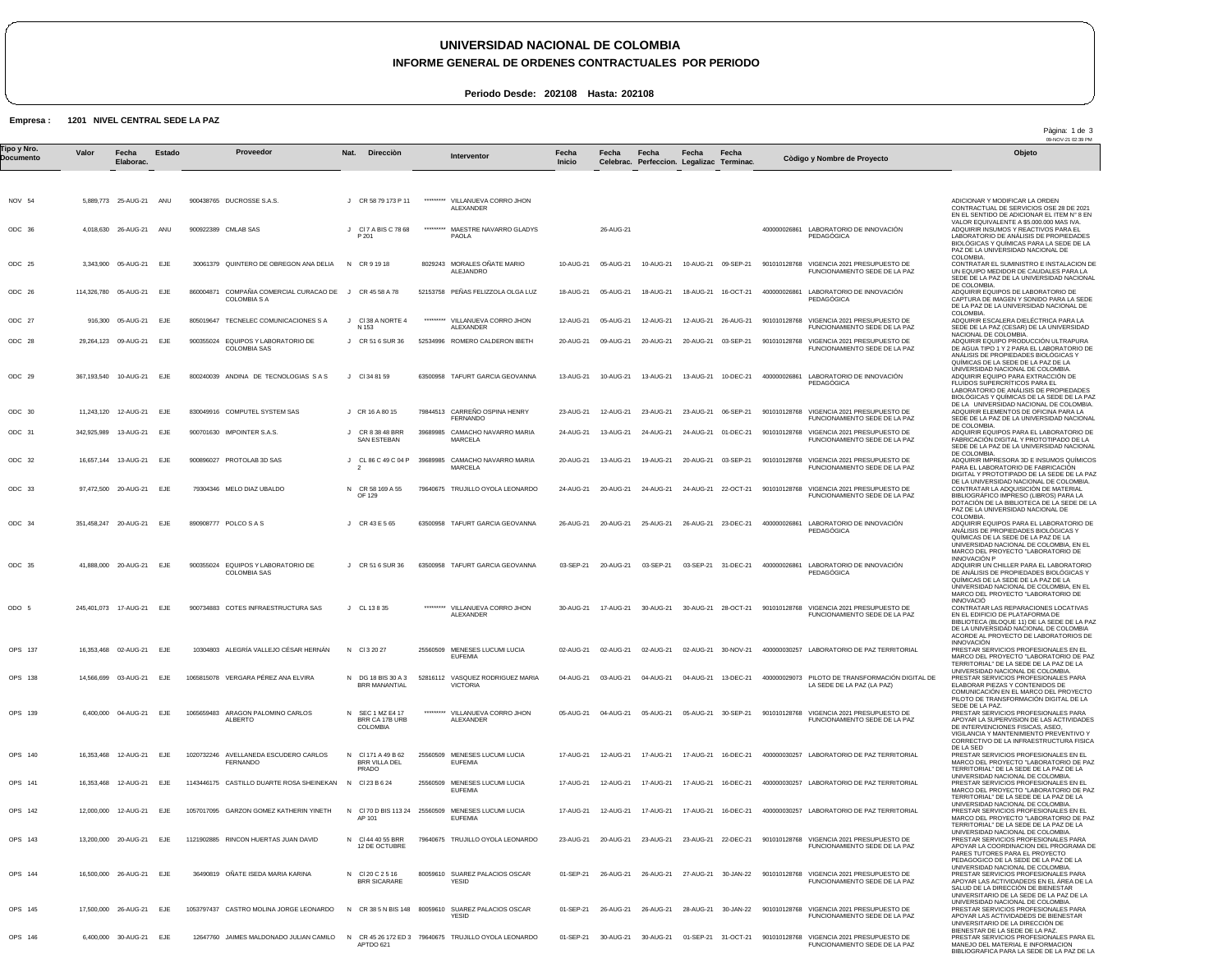# **UNIVERSIDAD NACIONAL DE COLOMBIA**

**INFORME GENERAL DE ORDENES CONTRACTUALES POR PERIODO**

**Periodo Desde: Hasta:**

**Empresa : 1201 NIVEL CENTRAL SEDE LA PAZ**

|                          |           |                            |            |                                                                     |                                                         |           |                                                       |                 |           |                                                    |                     |                     |                                                                                                                              | Pàgina: 2 de 3<br>09-NOV-21 02:39 PM                                                                                                                                                                                                                                                                                    |
|--------------------------|-----------|----------------------------|------------|---------------------------------------------------------------------|---------------------------------------------------------|-----------|-------------------------------------------------------|-----------------|-----------|----------------------------------------------------|---------------------|---------------------|------------------------------------------------------------------------------------------------------------------------------|-------------------------------------------------------------------------------------------------------------------------------------------------------------------------------------------------------------------------------------------------------------------------------------------------------------------------|
| ⊺ipo y Nro.<br>Documento | Valor     | Fecha<br>Elaborac.         | Estado     | Proveedor                                                           | Nat.<br>Direcciòn                                       |           | Interventor                                           | Fecha<br>Inicio | Fecha     | Fecha<br>Celebrac. Perfeccion. Legalizac Terminac. | Fecha               | Fecha               | Còdigo y Nombre de Proyecto                                                                                                  | Objeto                                                                                                                                                                                                                                                                                                                  |
|                          |           |                            |            |                                                                     |                                                         |           |                                                       |                 |           |                                                    |                     |                     |                                                                                                                              | UNIVERSIDAD NACIONAL                                                                                                                                                                                                                                                                                                    |
| OPS 147                  |           | 16,000,000 30-AUG-21       | EJE        | 1065623456 CERVANTES ROSADO MERY LEILA                              | N CI16 C 19 A 23<br><b>BRR DANGOND</b>                  | ********* | VILLANUEVA CORRO JHON<br>ALEXANDER                    | 01-SEP-21       | 30-AUG-21 | 30-AUG-21                                          |                     | 01-SEP-21 30-JAN-22 | 901010128768<br>VIGENCIA 2021 PRESUPUESTO DE<br>FUNCIONAMIENTO SEDE DE LA PAZ                                                | PRESTAR SERVICIOS PROFESIONALES COMO<br>ARQUITECTO PARA APOYAR LAS ACTIVIDADEDS<br>DE INFRAESTRUCUTRA DE LA SEDE DE LA PAZ                                                                                                                                                                                              |
| OPS 148                  |           | 10,476,000 31-AUG-21       | EJE        | 1072662567 ARIAS AGUIRRE ERIKA ALEXANDRA                            | N CI53 B SUR 78 A<br>51                                 |           | 79442574 JIMENEZ REYES LUIS CARLOS                    | 01-SEP-21       | 31-AUG-21 | 01-SEP-21                                          | 01-SEP-21           | 18-DEC-21           | 901010128768 VIGENCIA 2021 PRESUPUESTO DE<br>FUNCIONAMIENTO SEDE DE LA PAZ                                                   | DE LA UNIVERSIDAD NACIONAL DE COLOMBIA.<br>PRESTAR SERVICIOS PROFESIONALES COMO<br>TUTOR PARA REALIZAR ACTIVIDADES DE<br>ACOMPAÑAMIENTO ACADÉMICO A LOS                                                                                                                                                                 |
| OPS 149                  |           | 10.476.000 31-AUG-21       | EJE        | 1032477164 VIVAS CALDERON MARIAM DANIELA                            | N CR 11 B 20A 42 AP<br>302                              |           | 79442574 JIMENEZ REYES LUIS CARLOS                    | 01-SEP-21       | 31-AUG-21 | 01-SEP-21                                          | 01-SEP-21           | 18-DEC-21           | VIGENCIA 2021 PRESUPUESTO DE<br>901010128768<br>FUNCIONAMIENTO SEDE DE LA PAZ                                                | ESTUDIANTES DE LA SEDE LA PAZ.<br>PRESTAR SERVICIOS PROFESIONALES COMO<br>TUTOR PARA REALIZAR ACTIVIDADES DE<br>ACOMPAÑAMIENTO ACADÉMICO A LOS                                                                                                                                                                          |
| OPS 150                  |           | 10.476.000 31-AUG-21 EJE   |            | 1032472544 CASTILLO REINA GINA PAOLA                                | N CL 77 15 25 AP<br>50 <sup>′</sup>                     |           | 79442574 JIMENEZ REYES LUIS CARLOS                    | 01-SEP-21       | 31-AUG-21 | 01-SEP-21                                          |                     | 01-SEP-21 18-DEC-21 | 901010128768 VIGENCIA 2021 PRESUPUESTO DE<br>FUNCIONAMIENTO SEDE DE LA PAZ                                                   | ESTUDIANTES DE LA SEDE LA PAZ.<br>PRESTAR SERVICIOS PROFESIONALES COMO<br>TUTOR PARA REALIZAR ACTIVIDADES DE<br>ACOMPANAMIENTO ACADÉMICO A LOS                                                                                                                                                                          |
| OPS 151                  |           | 10,476,000 31-AUG-21 EJE   |            | 1136886496 MADRIGAL ASTUDILLO HAROLD<br>SANTIAGO                    | N CR 100 50 B 45                                        |           | 79442574 JIMENEZ REYES LUIS CARLOS                    | 01-SEP-21       | 31-AUG-21 | 31-AUG-21                                          | 01-SEP-21           | 18-DEC-21           | 901010128768 VIGENCIA 2021 PRESUPUESTO DE<br>FUNCIONAMIENTO SEDE DE LA PAZ                                                   | ESTUDIANTES DE LA SEDE LA PAZ.<br>PRESTAR SERVICIOS PROFESIONALES COMO<br>TUTOR PARA REALIZAR ACTIVIDADES DE<br>ACOMPAÑAMIENTO ACADÉMICO A LOS                                                                                                                                                                          |
| OPS 152                  |           | 10,476,000 31-AUG-21       | EJE        | 1032480625 ACERO BAENA JUAN PABLO                                   | AP 215                                                  |           | N CL 44 F 51 29 BL A 79640675 TRUJILLO OYOLA LEONARDO | 01-SEP-21       | 31-AUG-21 | 31-AUG-21                                          | 01-SEP-21           | 18-DEC-21           | 901010128768 VIGENCIA 2021 PRESUPUESTO DE<br>FUNCIONAMIENTO SEDE DE LA PAZ                                                   | ESTUDIANTES DE LA SEDE LA PAZ.<br>PRESTAR SERVICIOS PROFESIONALES COMO<br>TUTOR PARA REALIZAR ACTIVIDADES DE<br>ACOMPAÑAMIENTO ACADÉMICO A LOS                                                                                                                                                                          |
| OPS 153                  |           | 6,959,310 31-AUG-21        | EJE        | 1121332036 MAZZIRI GIL WILLIAM GUSTAVO                              | N CR 13615                                              |           | 52153758 PEÑAS FELIZZOLA OLGA LUZ                     | 01-SEP-21       | 31-AUG-21 | 31-AUG-21                                          |                     | 01-SEP-21 30-OCT-21 | LABORATORIO DE INNOVACIÓN<br>400000026861<br><b>PEDAGÓGICA</b>                                                               | ESTUDIANTES DE LA SEDE LA PAZ.<br>PRESTAR SERVICIOS PROFESIONALES EN EL<br>MARCO DEL PROYECTO "SEDE DE LA PAZ -                                                                                                                                                                                                         |
| OPS 154                  | 4,000,000 | 31-AUG-21                  | EJE        | 1214732238 SANCHEZ RESTREPO JUAN MANUEL                             | N CI88 B 51 B 80                                        | 79554100  | CAMACHO ESGUERRA JULIO<br><b>CESAR</b>                | 01-SEP-21       | 31-AUG-21 | 01-SEP-21                                          | 01-SEP-21           | 30-OCT-21           | VIGENCIA 2021 PRESUPUESTO DE<br>901010128768<br>FUNCIONAMIENTO SEDE DE LA PAZ                                                | LABORATORIO DE INNOVACION PEDAGOGICA"<br>PRESTAR SERVICIOS TÉCNICOS PARA EL<br>APOYO A LA GESTIÓN DOCUMENTAL DE LA<br>DIRECCIÓN FINANCIERA Y ADMINISTRATIVA DE<br>LA SEDE DE LA PAZ DE LA UNIVERSIDAD                                                                                                                   |
| OPS 155                  |           | 10,476,000 31-AUG-21       | EJE        | 1055710478 SIERRA VARGAS ANGEL ANDREY                               | N CR 117 A 63 H 49                                      |           | 79640675 TRUJILLO OYOLA LEONARDO                      | 01-SEP-21       | 31-AUG-21 | 31-AUG-21                                          | 01-SEP-21           | 18-DEC-21           | 901010128768 VIGENCIA 2021 PRESUPUESTO DE<br>FUNCIONAMIENTO SEDE DE LA PAZ                                                   | NACIONAL DE COLOMBIA.<br>PRESTAR SERVICIOS PROFESIONALES COMO<br>TUTOR PARA REALIZAR ACTIVIDADES DE<br>ACOMPAÑAMIENTO ACADÉMICO A LOS                                                                                                                                                                                   |
| OPS 156                  |           | 10,476,000 31-AUG-21       | EJE        | 1010191042 GARCIA MONTOYA ANDREA<br>CATALINA                        | N CR 27 24 25 AP<br>101                                 |           | 79640675 TRUJILLO OYOLA LEONARDO                      | 01-SEP-21       | 31-AUG-21 | 31-AUG-21                                          |                     | 01-SEP-21 18-DEC-21 | 901010128768 VIGENCIA 2021 PRESUPUESTO DE<br>FUNCIONAMIENTO SEDE DE LA PAZ                                                   | ESTUDIANTES DE LA SEDE LA PAZ.<br>PRESTAR SERVICIOS PROFESIONALES COMO<br>TUTOR PARA REALIZAR ACTIVIDADES DE<br>ACOMPAÑAMIENTO ACADÉMICO A LOS                                                                                                                                                                          |
| OSE 28                   |           | 56,530,172 02-AUG-21       | EJE        | 900438765 DUCROSSE S.A.S.                                           | J CR 58 79 173 P 11                                     | ********* | VILLANUEVA CORRO JHON<br><b>ALEXANDER</b>             | 09-AUG-21       | 02-AUG-21 | 09-AUG-21                                          |                     | 09-AUG-21 31-AUG-21 | 901010128768 VIGENCIA 2021 PRESUPUESTO DE<br>FUNCIONAMIENTO SEDE DE LA PAZ                                                   | ESTUDIANTES DE LA SEDE LA PAZ.<br>CONTRATAR EL SERVICIO DE ASEO, CAFETERÍA,<br>MANTENIMIENTO Y JARDINERÍA; INCLUIDO EL<br>PERSONAL, INSUMOS, SUMINISTRO DE<br>ELEMENTOS Y HERRAMIENTAS DE TRABAJO,                                                                                                                      |
| OSE 29                   |           | 69.900.698 03-AUG-21       | EJE        | 900245560 EMPRESA DE VIGILANCIA Y<br>SEGURIDAD PRIVADA CARIMAR LTDA | CI6 C 13 A 96<br>J.<br><b>BRR MARTINICA</b>             | ********* | VILLANUEVA CORRO JHON<br>ALEXANDER                    | 06-AUG-21       | 03-AUG-21 | 04-AUG-21                                          |                     | 06-AUG-21 31-AUG-21 | 901010128768<br>VIGENCIA 2021 PRESUPUESTO DE<br>FUNCIONAMIENTO SEDE DE LA PAZ                                                | PARA LA SEDE DE LA PAZ (CESAR) DE LA<br>UNIVERSIDAD<br>PRESTAR SERVICIOS DE SEGURIDAD Y<br>VIGILANCIA PRIVADA PARA LA PROTECCIÓN Y<br>CUSTODIA DE LOS BIENES MUEBLES E<br>INMUEBLES DE LAS EDIFICACIONES DEL<br>CAMPUS DE LA SEDE DE LA PAZ (CESAR) DE LA                                                               |
| OSE 30                   |           | 32,000,000 11-AUG-21       | EJE        | 1067848146 VARGAS PEREZ ARGEMIRO ARTURO                             | N<br>CI 66A 55 A 51<br><b>BRR CHAGUALO</b><br>CIUDADELA |           | 375148 ZAMORA ABREGO JOAN<br><b>GASTON</b>            | 12-AUG-21       | 11-AUG-21 | 12-AUG-21                                          | 12-AUG-21           | 15-DEC-21           | 400000027684<br>DISEÑO E IMPLEMENTACION DEL PROYECTO<br>FASE II DE LA SEDE DE LA PAZ - CAMPUS<br><b>UNIVE</b>                | UNIVERSIDAD NACIO<br>CONTRATAR LOS SERVICIOS DE ILUSTRACIÓN<br>EN EL MARCO DEL PROYECTO DISEÑO E<br>IMPLEMENTACION DEL PROYECTO FASE II DE LA<br>SEDE DE LA PAZ - CAMPUS UNIVERSITARIO                                                                                                                                  |
| OSE 31                   |           | 16,353,468  17-AUG-21  EJE |            | 32827633 GUERRERO BARRIGA SANDRA DEL<br><b>CARMEN</b>               | SEVILLA<br>N CI6114B51<br>ISHAMANA                      |           | 25560509 MENESES LUCUMI LUCIA<br><b>EUFEMIA</b>       | 18-AUG-21       | 17-AUG-21 | 18-AUG-21                                          |                     | 18-AUG-21 17-DEC-21 | 400000030257 LABORATORIO DE PAZ TERRITORIAL                                                                                  | SUSTENTABLE (LA PAZ).<br>CONTRATAR LOS SERVICIOS PARA LA<br>ELABORACION DE SEMBLANZAS SOBRE<br>PERSONAJES EMBLEMÁTICOS DEL CESAR EN EL                                                                                                                                                                                  |
| OSE 32                   |           | 22,532,256 19-AUG-21 EJE   |            | 19460135 BAQUERO CASTELLANOS CAMILO                                 | N TV 352 A 48 AP<br>603                                 |           | 25560509 MENESES LUCUMI LUCIA<br><b>EUFEMIA</b>       | 27-AUG-21       | 19-AUG-21 | 27-AUG-21                                          |                     | 27-AUG-21 15-DEC-21 | 400000030257 LABORATORIO DE PAZ TERRITORIAL                                                                                  | MARCO EL PROYECTO "LABORATORIO DE PAZ<br>TERRITORIAL" DE LA UNIVERSIDAD NACIONAL<br>DE COLOMBIA, SEDE<br>CONTRATAR LOS SERVICIOS PARA<br><b>IMPLEMENTAR LAS DIRECTRICES</b><br>INSTITUCIONALES DE LA EDITORIAL EN CADA<br>UNA DE LAS PUBLICACIONES DIVULGATIVAS Y                                                       |
| OSE 33                   |           | 4.760.000 20-AUG-21 EJE    |            | 830049916 COMPUTEL SYSTEM SAS                                       | J CR 16 A 80 15                                         | ********* | VILLANUEVA CORRO JHON<br><b>ALEXANDER</b>             |                 |           |                                                    |                     |                     | 24-AUG-21 20-AUG-21 24-AUG-21 24-AUG-21 22-SEP-21 901010128768 VIGENCIA 2021 PRESUPUESTO DE<br>FUNCIONAMIENTO SEDE DE LA PAZ | LAS CARTILLAS EN EL MARCO DEL PROYECTO<br>LABORATORIOS DE PAZ TERR<br>CONTRATAR EL MANTENIMIENTO GENERAL AL<br>EQUIPO PLOTTER HP DESIGNJET SERIE T520 DE<br>36" Y SUMINISTRO E INSTALACIÓN DE CABEZAL                                                                                                                   |
| OSE 34                   |           | 19,736,150 20-AUG-21       | <b>EJE</b> | 1022343624 ROMERO PEÑA LUIS ANDRES                                  | N AK 68 12 54 SUR                                       | ********* | VILLANUEVA CORRO JHON<br><b>ALEXANDER</b>             | 27-AUG-21       | 20-AUG-21 | 27-AUG-21                                          |                     | 27-AUG-21 25-SEP-21 | 901010128768 VIGENCIA 2021 PRESUPUESTO DE<br>FUNCIONAMIENTO SEDE DE LA PAZ                                                   | Y DE CARTUCHOS DE TINTA, DE LA SEDE LA PAZ<br>(CESAR) DE LA UNIVERSIDAD NACIONAL<br>CONTRATAR EL SERVICIO DE MANTENIMIENTO<br>DE EXTINTORES Y ADQUISICIÓN DE<br>MANGUERAS Y EXTINTORES PARA LA SEDE DE                                                                                                                  |
| OSE 35                   |           | 50,000,000 24-AUG-21 EJE   |            | 1067811385 BAQUERO PUELLO JAVIER ALFONSO N CI3A 241                 |                                                         |           | 80059610 SUAREZ PALACIOS OSCAR<br><b>YESID</b>        | 31-AUG-21       | 24-AUG-21 | 31-AUG-21                                          |                     | 31-AUG-21 30-DEC-21 | 901010128768 VIGENCIA 2021 PRESUPUESTO DE<br>FUNCIONAMIENTO SEDE DE LA PAZ                                                   | LA PAZ DE LA UNIVERSIDAD NACIONAL DE<br>COLOMBIA.<br>PRESTAR EL SERVICIO DE ALOJAMIENTO PARA<br>LOS ESTUDIANTES PRIORIZADOS DE LA SEDE                                                                                                                                                                                  |
| OSE 36                   |           | 69,900,698 30-AUG-21 EJE   |            | 900245560 EMPRESA DE VIGILANCIA Y<br>SEGURIDAD PRIVADA CARIMAR LTDA | J CI6 C 13 A 96<br><b>BRR MARTINICA</b>                 | ********* | VILLANUEVA CORRO JHON<br>ALEXANDER                    | 01-SEP-21       | 30-AUG-21 | 30-AUG-21                                          |                     | 01-SEP-21 30-SEP-21 | 901010128768 VIGENCIA 2021 PRESUPUESTO DE<br>FUNCIONAMIENTO SEDE DE LA PAZ                                                   | DE LA PAZ DE LA UNIVERSIDAD NACIONAL DE<br>COLOMBIA.<br>PRESTAR SERVICIO DE SEGURIDAD Y<br>VIGILANCIA PRIVADA PARA LA PROTECCIÓN Y<br>CUSTODIA DE LOS BIENES MUEBLES E                                                                                                                                                  |
| OSU 8                    |           | 32,790,450 09-AUG-21 EJE   |            | 802012349 CPU SYSTEM SERVICE S.A.S.                                 | J CI 75 B 41 D 52                                       | ********* | VILLANUEVA CORRO JHON<br>ALEXANDER                    | 23-AUG-21       | 09-AUG-21 | 23-AUG-21                                          |                     | 23-AUG-21 06-SEP-21 | 901010128768 VIGENCIA 2021 PRESUPUESTO DE<br>FUNCIONAMIENTO SEDE DE LA PAZ                                                   | INMUEBLES DE LAS EDIFICACIONES DEL<br>CAMPUS DE LA SEDE DE LA PAZ (CESAR) DE LA<br>UNIVERSIDAD NACION<br>CONTRATAR EL SUMINISTRO, TENDIDO E<br>INSTALACIÓN DE ACOMETIDA Y TABLERO<br>ELÉCTRICO PARA FUENTE DE ENERGÍA (UPS).<br>EN LA SUBESTACIÓN NO 1, PARA LA SEDE DE LA<br>PAZ (CESAR) DE LA UNIVERSIDAD NACIONAL DE |
| OSU 9                    |           | 3,000,000 26-AUG-21 EJE    |            | 860000018 AGENCIA DE VIAJES Y TURISMO<br>AVIATUR S A S              | J AV 19462                                              |           | 375148 ZAMORA ABREGO JOAN<br>GASTON                   | 27-AUG-21       | 26-AUG-21 | 27-AUG-21                                          |                     | 27-AUG-21 25-OCT-21 | DISEÑO E IMPLEMENTACION DEL PROYECTO<br>400000027684<br>FASE II DE LA SEDE DE LA PAZ - CAMPUS<br>UNIVE                       | <b>COLOM</b><br>SUMINISTRAR TIQUETES AÉREOS EN DESTINOS<br>NACIONALES E INTERNACIONALES PARA LOS<br>DOCENTES, ADMINISTRATIVOS Y ESTUDIANTES<br>DE LA SEDE DE LA PAZ DE LA UNIVERSIDAD<br>NACIONAL DE COLOMBIA, EN EL MARCO DEL                                                                                          |
| NOV 50                   |           | 0 04-AUG-21                | FIN        | 900600953 V Y O INGENIERIA SAS                                      | J CI 2C 8 23 URB<br>LOS CAMPANOS                        |           | 375148 ZAMORA ABREGO JOAN<br>GASTON                   | 16-AUG-21       | 04-AUG-21 | 06-AUG-21                                          | 06-AUG-21 14-OCT-21 |                     |                                                                                                                              | PROYE<br>PRORROGAR Y MODIFICAR LA SUPERVISIÓN DE<br>LA ORDEN CONTRACTUAL DE CONSULTORIA N°                                                                                                                                                                                                                              |
| NOV 51                   |           | 0 04-AUG-21 FIN            |            | 900701630 IMPOINTER S.A.S.                                          | J CR 8 38 48 BRR<br><b>SAN ESTEBAN</b>                  |           | 64542859 SOLANO SUAREZ YUSMIDIA                       | 09-SEP-21       |           | 05-AUG-21 23-AUG-21 23-AUG-21 15-OCT-21            |                     |                     |                                                                                                                              | 17 DE 2021.<br>PRORROGAR LA ODEN CONTRACTUAL DE<br>COMPRA N° 11 DE 2021.                                                                                                                                                                                                                                                |